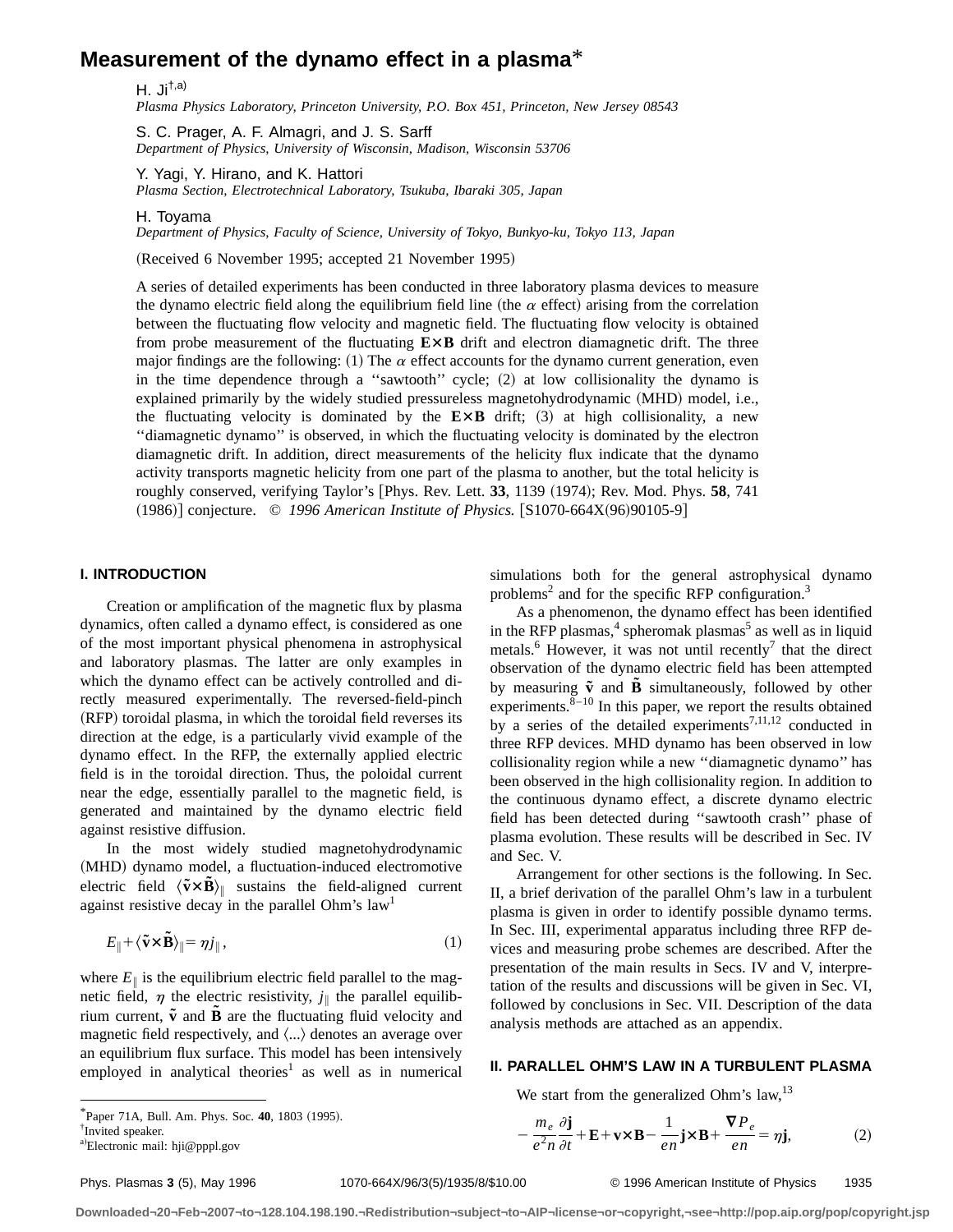where *n* is the electron density and  $P_e$  the electron pressure. By splitting every quantity into mean (denoted by subscript  $0$ ) and fluctuating (denoted by tildes) parts, averaging over a flux surface, and taking the parallel component, the parallel Ohm's law in a turbulent plasma becomes

$$
\eta \|j\|_{0} - E_{\|0} = \langle \tilde{\mathbf{v}} \times \tilde{\mathbf{B}} \rangle_{\|} - \langle \tilde{\mathbf{j}} \times \tilde{\mathbf{B}} \rangle_{\|}/en, \tag{3}
$$

where we have neglected three small terms  $\partial j_{\parallel}/\partial t$ ,  $\langle \tilde{\eta} \tilde{j}_{\parallel} \rangle$ and  $\langle \tilde{n} \nabla_{\parallel} \tilde{P}_{e} \rangle / en^2$ , as appropriate for the experimental condition. The right-hand side (RHS) includes the usual  $\langle \tilde{\mathbf{v}} \times \tilde{\mathbf{B}} \rangle$  term and the Hall term. Since  $\mathbf{v} = (m_i \mathbf{v}_i + m_e \mathbf{v}_e)$  $(m_i+m_e) \approx \mathbf{v}_i$  and  $\mathbf{j}=en(\mathbf{v}_i-\mathbf{v}_e)$ , Eq. (3) can be rewritten as

$$
\eta \|j\|_{0} - E_{\|0} = \langle (\tilde{\mathbf{v}} - \tilde{\mathbf{j}}/en) \times \tilde{\mathbf{B}} \rangle_{\|} \approx \langle \tilde{\mathbf{v}}_{e} \times \tilde{\mathbf{B}} \rangle_{\|},\tag{4}
$$

where  $\mathbf{v}_i$  ( $\mathbf{v}_e$ ) is the ion (electron) flow velocity. We note that the appearance of  $v_e$  only in the RHS is consistent with the parallel Ohm's law being a force balance of *electrons*.

An alternative form of the parallel Ohm's law can be derived by substituting the perpendicular component of Eq.  $(2),$ 

$$
\tilde{\mathbf{v}}_{e\perp} \approx \tilde{\mathbf{v}}_{\perp} - \tilde{\mathbf{j}}_{\perp} / en \approx (\tilde{\mathbf{E}}_{\perp} \times \mathbf{B}_0 + \nabla_{\perp} \tilde{P}_e \times \mathbf{B}_0 / en) / B^2, \quad (5)
$$

into Eq.  $(4)$  to yield

$$
\eta_{\parallel} j_{\parallel 0} - E_{\parallel 0} = \langle \tilde{\mathbf{E}}_{\perp} \cdot \tilde{\mathbf{b}}_{\perp} \rangle + \langle \nabla_{\perp} \tilde{P}_e \cdot \tilde{\mathbf{b}}_{\perp} \rangle / en, \tag{6}
$$

where  $\mathbf{b} = \mathbf{B}/B$ .

We identify two possible dynamo terms in the RHS of Eq. (6). The first term  $\langle \tilde{\mathbf{E}}_{\perp} \cdot \tilde{\mathbf{b}}_{\perp} \rangle$ , represents the contribution to  $\tilde{\mathbf{v}}_{e\perp}$  from the fluctuating  $\tilde{\mathbf{E}}_{\perp} \times \mathbf{B}_0$  drift which is a MHD (single fluid) effect, while the second term,  $\langle \nabla_\perp \tilde{P}_e \cdot \tilde{b}_\perp \rangle$ /*en*, is the contribution from the fluctuating electron diamagnetic drift  $\nabla$   $\hat{P}_e \times B_0$  which is an electron fluid effect (in the two-fluid framework). (It should be clarified here that the latter is different from the so-called ''battery  $effect''<sup>14</sup>$  in Faraday's induction law, which involves no magnetic fluctuations in the early growing phase of the dynamo field.) We emphasize here that only the  $E \times B$  effect has been incorporated in most MHD computations<sup>2,3</sup> where the *total* plasma pressure has usually been set to zero.

The aim of the present experiments is to identify the dynamo mechanism by measuring both the MHD dynamo term,  $\langle \tilde{\mathbf{E}}_{\perp} \cdot \tilde{\mathbf{b}}_{\perp} \rangle \approx \langle \tilde{E}_{t} \tilde{b}_{t} \rangle + \langle \tilde{E}_{r} \tilde{b}_{r} \rangle$ , and the diamagnetic dynamo term,  $\langle \nabla_{\perp} \tilde{P}_e \cdot \tilde{\mathbf{b}}_{\perp} \rangle \approx \langle (\nabla_t \tilde{P}_e) \tilde{b}_t \rangle + \langle (\nabla_r \tilde{P}_e) \tilde{\bar{b}}_r \rangle$  in the RFP edge, where the poloidal field  $B_p$  dominates the toroidal field  $B_t$ . Here the subscripts *t* and *r* denote the toroidal and radial components, respectively.

#### **III. EXPERIMENTAL APPARATUS**

The experiments described here were carried out in three RFP devices: Madison Symmetric Torus (MST),<sup>15</sup> Reversed Field Pinch University of Tokyo Experiments (REPUTE)<sup>16</sup> and Toroidal Pinch Experiment (TPE-1RM20).<sup>17</sup> MST is a large sized RFP while REPUTE and TPE-1RM20 are medium sized RFP devices. Table I lists important parameters of these three devices. Measurements were performed in the relatively low plasma current discharges to avoid heat damage to the inserted probes. All measurements were taken around the current flattop period, in which MST discharges

TABLE I. Major parameters of three RFP plasmas: MST, REPUTE and TPE-1RM20. Also listed is local plasma parameters where the dynamo measurements took place.

| Device                                          | <b>MST</b> | <b>REPUTE</b> | <b>TPE</b>   |
|-------------------------------------------------|------------|---------------|--------------|
| R(m)                                            | 1.50       | 0.82          | 0.75         |
| a(m)                                            | 0.51       | 0.22          | 0.192        |
| $I_n$ (kA)                                      | 210/130    | 110           | 50           |
| $V_{\text{loop}}$ (V)                           | 20/20      | 220           | $20 - 45$    |
| $\bar{n}_e$ (10 <sup>19</sup> /m <sup>3</sup> ) | 1.1/0.6    | 4.4           | $0.4 - 1.9$  |
| $T_e(0)$ (eV)                                   | 120/100    | ~50           | $\sim$ 100   |
| r/a                                             | 0.90/0.92  | 0.85          | 0.92         |
| $T_e$ (eV)                                      | 30/15      | ~28           | $10 - 20$    |
| $n_e$ (10 <sup>18</sup> /m <sup>3</sup> )       | 2/1.6      | 10            | $2 - 10$     |
| $\lambda_e$ (m)                                 | 2.8/1.0    | $\sim 0.04$   | $0.08 - 0.8$ |
| $\lambda_e/a$                                   | 5.5/1.9    | $~1$ 0.2      | $0.4 - 4$    |

typically show the discrete sawtooth oscillations with several millisecond repetition period<sup>18</sup> while REPUTE and TPE discharges contain rather irregular oscillations.

The major diagnostics used here include two versions of a "complex Langmuir probe"<sup>19</sup> (Fig. 1) and an insertable Rogowskii coil probe<sup>20</sup> (with the outer diameter of 3 cm) which measures the local poloidal (parallel) current. Each version of the complex probe consists of two triple probes to measure electron temperature  $T_e$ , density  $n$ , and floating potential  $V_f$  at two locations separated by 1.27 cm toroidally  $(in the toroidal version)$  or  $0.25$  cm radially  $(in the radial)$ version.) The toroidal version of the complex probe has been modified to block the fast electrons<sup>21–23</sup> from the tungsten or molybdenum tips with a small boron nitride obstacle while the radial version has been aligned so that the tips face away



FIG. 1. Schematic view of two versions of the complex probe.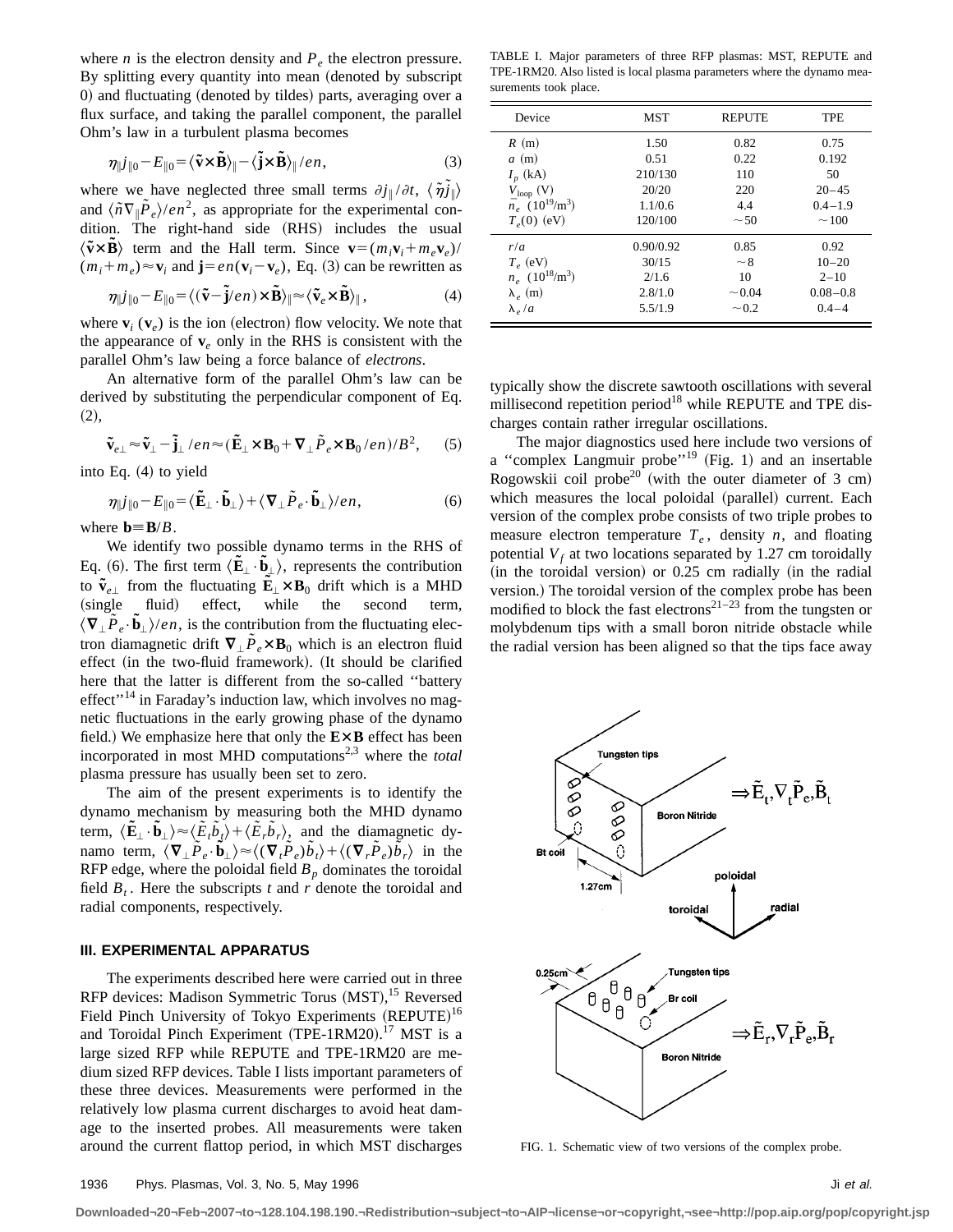

FIG. 2. Waveforms of toroidal flux  $\Phi_t$ , pinch parameter  $\Theta$ , reversal parameter  $F$ , ion saturation current  $J_{sat}$  measured by the triple probe at  $r/a = 0.98$ , and voltage across toroidal gap in the shell  $V_{te}$  during two sawtooth oscillations.

from fast electrons. Thus the fast electron effects on probe measurements are eliminated for the entire range of density.

The electrostatic components of electric fields  $E_t$  and  $E_r$  are obtained from the difference in plasma potential  $V_p = V_f + cT_e$ , where  $c \approx 2.5$  (0.8) for  $E_t$  ( $E_r$ ) calculated from the electron-ion collection area ratio at the different orientation of the probe tips with respect to the magnetic field.<sup>19</sup> The inductive components of the perpendicular electric field fluctuations are negligible. Similarly, the fluctuations in gradient of the electron pressure are obtained from spatial differences;  $B_t$  and  $B_r$  and their fluctuations are measured by the magnetic pick-up coils installed in the complex probes.

## **IV. OBSERVATION OF DISCRETE AND CONTINUOUS MHD DYNAMO**

Sawtooth oscillations in MST represent discrete dynamo events. Figure 2 illustrates field generation and relaxation over two sawtooth oscillations spanning 5 ms. Strong spontaneous field generation is evident in the sudden increase of the toroidal flux  $\Phi_t$  during a sawtooth crash (in  $\sim 0.1$  ms). Between crashes, flux generation (opposing resistive decay) is present but mild. The decreases in the pinch parameter  $\Theta = B_p(a)/(\Phi_t / \pi a^2)$  and the reversal parameter  $F \equiv B_t(a)/(\Phi_t / \pi a^2)$  show that the plasma relaxes toward the minimum energy state with a flatter current profile, i.e., current decreases at the core and increases at the edge. The edge density and electron temperature also increase during a crash, as represented in Fig. 2 by the ion saturation current  $J_{\text{sat}}$  measured by the triple probe at  $r/a = 0.98$ . The time derivative of the toroidal flux, measurable as the voltage across the toroidal gap in the shell,  $V_{tg}$ , is employed as a time reference for the sawtooth crash.

A time-domain method has been developed to calculate correlation, coherence and phase difference between two



FIG. 3. (a) Ensemble-averaged MHD dynamo electric fields and local parallel current density during one sawtooth crash, measured at  $r/a = 0.90$ . The toroidal gap voltage,  $V_{tg}$ , marks the timing of the sawtooth crash. MHD dynamo electric field  $\langle \tilde{\mathbf{E}}_{\perp} \cdot \tilde{\mathbf{b}}_{\perp} \rangle$  is compared to  $\eta j_{\parallel}$  (b) and  $\eta j_{\parallel} - E_{\parallel}$  (c).

fluctuations for the time-dependent phenomena, instead of the conventional spectral analysis. Details of the method are described in the Appendix. The samples are taken from 30 identical discharges and 150 sawtooth crashes with the plasma current  $I_p \approx 210$  kA and the line-averaged density  $\bar{n}_e \approx 1.1 \times 10^{19}$ /m<sup>3</sup>. Fluctuation amplitudes peak at the sawtooth crash while the coherence ( $\simeq$  0.1) and the phase difference ( $\approx$ 0, in phase) between  $\tilde{\mathbf{E}}_{\perp}$  and  $\tilde{\mathbf{B}}_{\perp}$  remain unchanged.<sup>11</sup> The two components of  $\langle \mathbf{\tilde{E}}_{\perp} \cdot \mathbf{\tilde{b}}_{\perp} \rangle$  measured at  $r/a = 0.90$  are shown in Fig. 3(a). Both  $\langle \tilde{E}_t \tilde{b}_t \rangle$  and  $\langle \tilde{E}_t \tilde{b}_t \rangle$ peak during the crash. The local poloidal current density  $j_p$ keeps rising during the crash and peaks at the end of the crash, consistent with current profile flattening.

To establish the strength of the MHD dynamo term we compare it to other measured terms in Ohm's law  $[Eq. (6)].$ In Fig.  $3(b)$ , we compare the measured MHD dynamo electric field to the resistive term  $\eta j_{\parallel}$ , where  $\eta$  is Spitzer's resistivity calculated from the measured local  $T_e$  but estimated  $Z_{\text{eff}}$ =2. In spite of large experimental error bars, fairly good agreement can be seen between  $\langle \mathbf{E}_{\perp} \cdot \mathbf{b}_{\perp} \rangle$  and  $\eta j_{\parallel}$  except for the burst of dynamo electric field during the crash. The electric field term  $E_{\parallel}$  is small for the steady state case but can be large during the sawtooth crash because of its transient nature. The parallel electric field at the edge is given by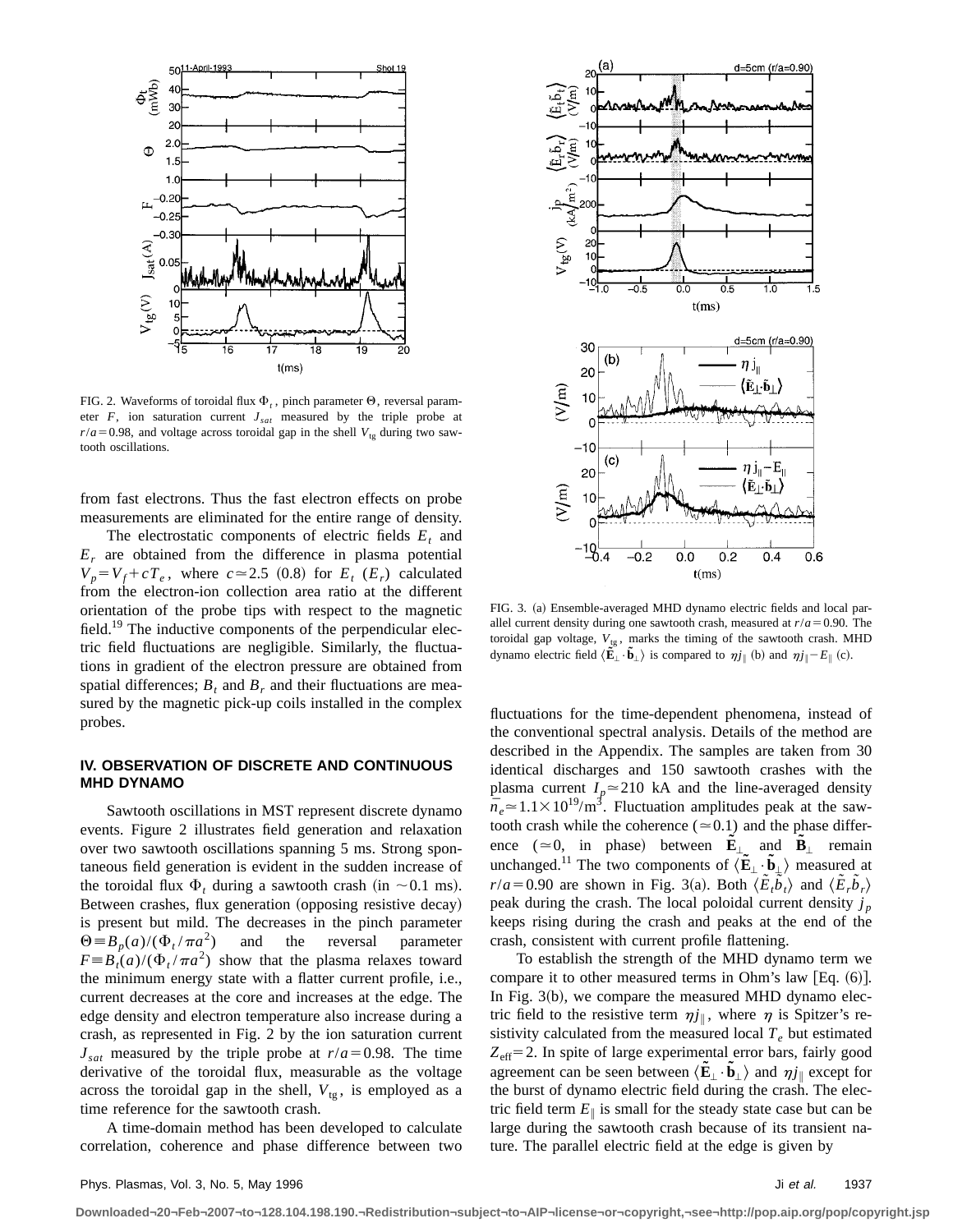

FIG. 4. A simple electric circuit as an analogy of the observed continuous and discrete MHD dynamo electric field during the sawtooth cycle in MST. The effective L/R time constant  $\sim 0.2$  ms, consistent with the decay time of  $j_{\parallel}$  after the sawtooth crash.

$$
E_{\parallel}(r) \approx \left(V_{tg} - 2\pi \int_{r}^{a} \dot{B}_{t} r dr\right) / 2\pi r,
$$
\n(7)

where the first term dominates. By including the electric field, Fig. 3(c) shows good agreement between  $\langle \tilde{\mathbf{E}}_{\perp} \cdot \tilde{\mathbf{b}}_{\perp} \rangle$  and  $\eta j_{\parallel}$  –  $E_{\parallel}$  at all times within experimental uncertainty. Contribution from the fluctuating electron diamagnetic drift  $[$ i.e., the second term in the RHS of Eq.  $(6)$ ] has been measured to be small [see Fig.  $6(b)$  below].

The observed MHD dynamo can be summarized as in Fig. 4: (a) a continuous dynamo electric field drives equilibrium poloidal current between the sawtooth crashes and  $(b)$ the crash generates a burst of (discrete) dynamo electric field which is largely balanced by an inductive  $E_{\parallel}$  during the  $j_{\parallel}$ rising phase. The effective inductance can be estimated as  $l = E_{\parallel}/(\mathrm{d}i_{\parallel}/\mathrm{d}t) \sim 6 \times 10^{-9}$  Hm. The resulting *L/R* time constant is  $\tau=l/\eta \sim 0.2$  ms, consistent with the decay time of  $j_{\parallel}$  after the sawtooth crash.

# **V. OBSERVATION OF DIAMAGNETIC DYNAMO**

In an earlier experiment<sup>7</sup> in REPUTE RFP, the measured MHD dynamo electric field was far below that required to balance resistive dissipation, as shown in Fig. 5, where the data were taken in  $I_p \approx 110 \text{ kA}, \bar{n}_e \approx 4.4 \times 10^{19} \text{/m}^3 \text{ plasmas.}$ One of the most distinct differences between MST and RE-PUTE RFPs is that the MST edge is much more collisionless than REPUTE. One way to measure the collisionality is to calculate the ratio of electron mean free path  $\lambda_e$  to the plasma size, say, the minor radius *a*. This ratio in MST edge is 2–7 compared 0.08 –0.4 in the REPUTE edge. The current MST operation<sup>15</sup> is limited to the relatively low density region presumably due to its large size,  $R/a = 1.50$  m/0.52 m, while the low current discharges in REPUTE was limited to the high density (see Table I). Thus an important question still remains whether the MHD dynamo model is valid in general or limited to only certain conditions.

In order to answer this question, the third RFP device, TPE-1RM20, has been employed to perform the collisionality scan. In the normal TPE operation for a fixed  $I_p$ , the upper limit of the line-averaged density  $\bar{n}_e$  is primarily determined<sup>24</sup> by the pinch parameter  $\Theta$ . Typically,  $\bar{n}_e$  ranges from  $\approx 0.44 \times 10^{19}$ /m<sup>3</sup> at  $\Theta \approx 1.5$  to  $\approx 1.01 \times 10^{19}$ /m<sup>3</sup> at



FIG. 5. Comparison between radial profile of  $\eta j_{\parallel} - E_{\parallel}$  and MHD dynamo electric field measured in REPUTE RFP.

 $\Theta \approx 2.0$ , in  $I_p \approx 50$  kA plasmas. A higher density of  $\bar{n}_e \approx 1.86 \times 10^{19} / \text{m}^3$  was achieved at the relatively high  $\Theta$   $\simeq$  1.9 by adding 15 wall loading discharges with the same working gas  $(D_2)$  before each main RFP discharge. By varying  $\bar{n}_e$ , the edge density at  $r/a = 0.92$  increases by a factor of  $\approx$  4 while the electron temperature decreases by  $\approx$  35%, yielding a factor of 10 change from  $\sim$  0.4 to  $\sim$  4 in the collisionality  $\lambda_e/a$ .

The coherences of  $\langle \mathbf{\tilde{E}}_{\perp} \cdot \mathbf{\tilde{b}}_{\perp} \rangle$  and  $\langle \nabla_{\perp} \tilde{P}_e \cdot \mathbf{\tilde{b}}_{\perp} \rangle / en$  are shown in Fig.  $6(a)$  for four different densities. The coherence for both terms is comparable at the low density cases. When the density increases, however, coherence in the MHD dynamo term (the solid curves) decreases nearly to the statistical confidence level determined by the number of samples in the ensemble  $(1/\sqrt{N})$ . On the other hand, coherence in the diamagnetic dynamo term (the dotted curves) remains roughly constant. The relative phase angle is  $\sim 0$  (in phase) for all cases and changes little with density. As a result, the MHD dynamo term dominates over the diamagnetic dynamo term for the three relatively low density cases while the latter becomes larger for the highest density case.<sup>12</sup> This relative variation arises mainly from changes in the coherence as well as in the fluctuation levels.

Figure  $7(a)$  compares the dynamo electric fields with the resistive term  $\eta j$  for four different density discharges. Note  $E_{\parallel} \approx E_p = 0$  in the steady state. For the three relatively low density cases, the MHD dynamo alone is sufficient to account for the resistive term, confirming the MHD dynamo hypothesis. However, in the highest density case the MHD dynamo diminishes while the diamagnetic dynamo becomes dominant. The sum of the two terms is large enough to account for the  $\eta j$  term within error bars. Contribution of the fast electrons to the electron diamagnetic term, i.e.,  $\langle \nabla_{\perp} \tilde{P}_e^{\text{fast}} \cdot \tilde{\mathbf{b}}_{\perp} \rangle / en$ , is expected to be insignificant since the fast electron density is only a few percent of the bulk density.<sup>23</sup>

The observation in TPE unites the apparently contradictory measurements in REPUTE<sup>7</sup> and MST.<sup>11</sup> Figure 6(b) displays the coherences of the dynamo fields measured in the MST edge. The samples are taken from 36 identical discharges with  $I_n \approx 130$  kA and  $\bar{n}_e \approx 6.2 \times 10^{18} \text{/m}^3$ . As in the low density case of TPE, the MHD dynamo term dominates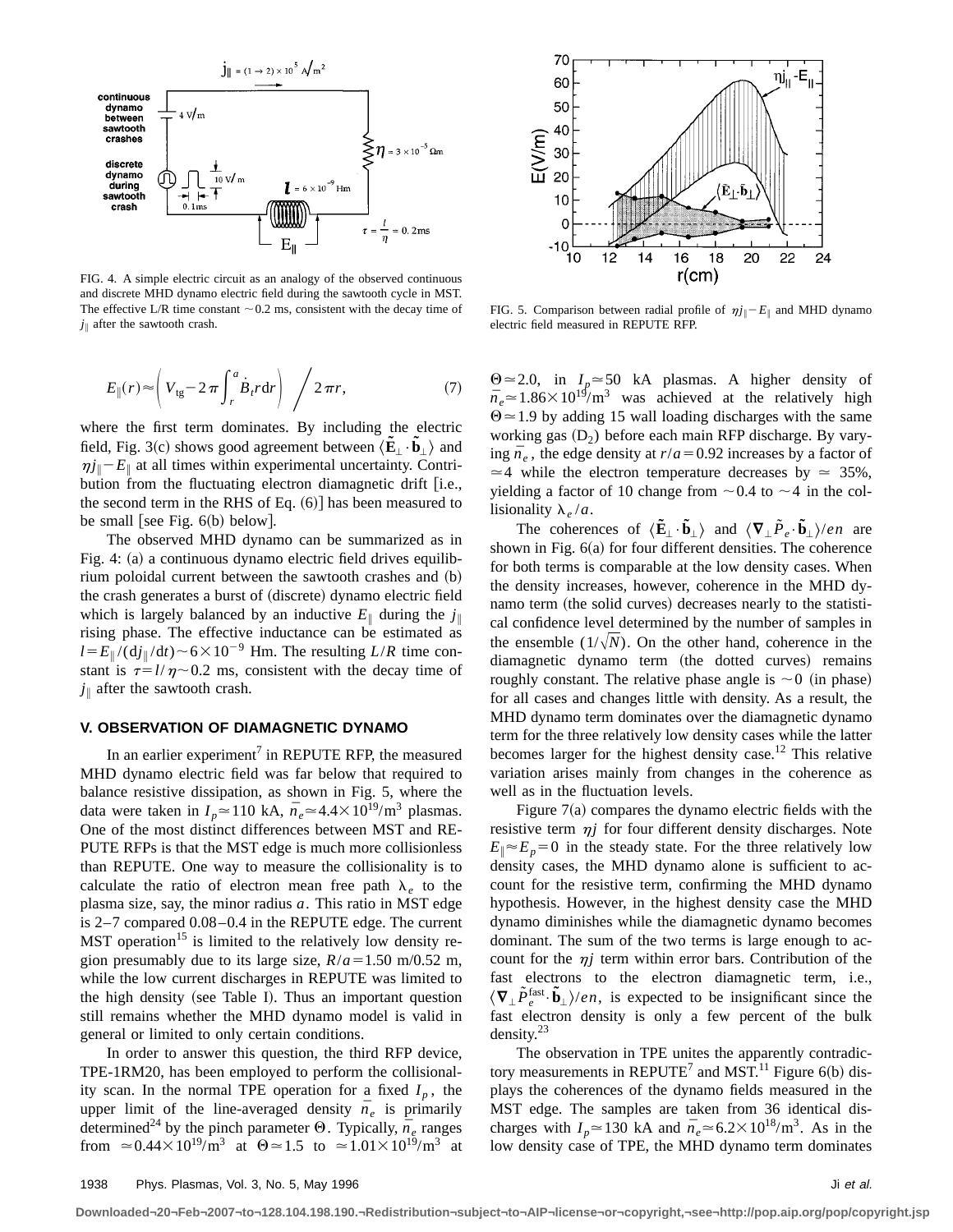

FIG. 6. (a) Coherences for the MHD dynamo term and the electron diamagnetic dynamo term in TPE-1RM20 for four different densities, (b) cross-spectra and coherences in MST, (c) coherence for the MHD dynamo term in REPUTE.

over the diamagnetic dynamo term. On the other hand, no coherent MHD dynamo is detected<sup>7</sup> in the high density RE-PUTE plasmas  $(I_p \approx 110 \text{ kA}$  and  $\bar{n}_e \approx 4.4 \times 10^{19} \text{/m}^3$ , as shown in Fig.  $6(c)$ , consistent with the TPE observations.

Thus a systematic dependence of the dynamo electric fields on the collisionality emerges from all three RFPs. A summary is given in Fig.  $7(b)$  where the dynamo fields and their resistive terms (normalized by  $E_0 = V_{\text{loop}}/2\pi R$ ) are plotted against the collisionality which is varied by more than a factor of 30. Clearly, in the collisionless region  $(\lambda_e/a \ge 1)$ , the MHD dynamo is the main driver of the parallel current, while in the collisional region ( $\lambda_e / a \le 1$ ), the electron diamagnetic dynamo term becomes dominant. Following this categorization, the ZETA plasma<sup>25</sup> falls into the collisional region while other RFP plasmas, such as  $ZT-40M$ ,<sup>26</sup> fall into the collisionless region where the MHD dynamo should dominate, as marked in Fig.  $7(b)$ .

#### **VI. DISCUSSION**

## **A. Interpretation of the observations**

We can interpret the results via either Eq.  $(3)$  or Eq.  $(6)$ . At low collisionality, the MHD dynamo dominates. Hence the  $\langle \tilde{\mathbf{v}} \times \mathbf{B} \rangle$  term is large in Eq. (3). The cross-field flow  $\tilde{\mathbf{v}}_{\perp}$ establishes an electric field  $\tilde{\mathbf{E}}_1$  self-consistently through charge separation. As a result, the dynamo field  $\tilde{\mathbf{v}}_{\perp} \times \tilde{\mathbf{B}}_{\perp} = \tilde{\mathbf{E}}_{\perp} \cdot \tilde{\mathbf{B}}_{\perp} / B_0$  is large in Eq. (6). Both electrons and ions move together and the Hall term  $(\mathbf{j} \times \mathbf{B})$  term) in Eq. (3) is small, consistent with MST measurements.<sup>27</sup>

At high collisionality, the electron pressure term in Eq.  $(6)$  is large. Fluctuations in the electron pressure gradient (instead of the electric field) sustain the fluctuating electron flow velocity self-consistently. This effect would be manifest in Eq.  $(3)$  as a Hall dynamo arising from the fluctuating electron diamagnetic current  $\tilde{\mathbf{j}}_{e\perp} = \mathbf{B}_0 \times \nabla \tilde{P}_e / B_0^2$ . The ion flow is unspecified. If one assumes strong coupling between electrons and ions, i.e.,  $\tilde{P}_e \approx \tilde{P}_i$ , as likely in the collisional limit, then the ion diamagnetic drift  $\tilde{\mathbf{v}}_{i\perp}$  (=  $-\nabla_{\perp} \tilde{P}_i$  $\times$ **B**<sub>0</sub>/*enB*<sub>0</sub><sup>2</sup>) is opposite to the electron diamagnetic drift, resulting in an anti-dynamo effect in the  $\tilde{\mathbf{v}} \times \tilde{\mathbf{B}} \approx \tilde{\mathbf{v}}$   $\times \tilde{\mathbf{B}}$  term in Eq.  $(3)$ . However, this is offset by an additional dynamo effect in the Hall term from the associated ion diamagnetic current  $\tilde{\mathbf{j}}_{i\perp} = \mathbf{B}_0 \times \nabla \tilde{P}_i / B_0^2$ .

We suggest two possible physical reasons for the transition by collisions. First, an increase in the perpendicular conductivity with collisions can suppress the electric field. Second, the collisions could reduce  $\tilde{v}_{i\perp}$  through the ion perpendicular viscosity  $\nu_{i\perp} \propto n^2 / \sqrt{T_i}$ .<sup>28</sup> The differential perpendicular electron and ion flows result in a perpendicular current  $\tilde{\mathbf{j}}_{\perp}$  which establishes the pressure gradient by  $\tilde{\mathbf{j}}_{\perp} \times \mathbf{B}_0$  force in a self-consistent way. In any case, as implied by Eq.  $(4)$ , the dynamo is carried out by electron dynamics only.

#### **B. Implication for the dynamo theories**

Our results clearly support validity of the MHD dynamo model in the collisionless region. Alternatively, the kinetic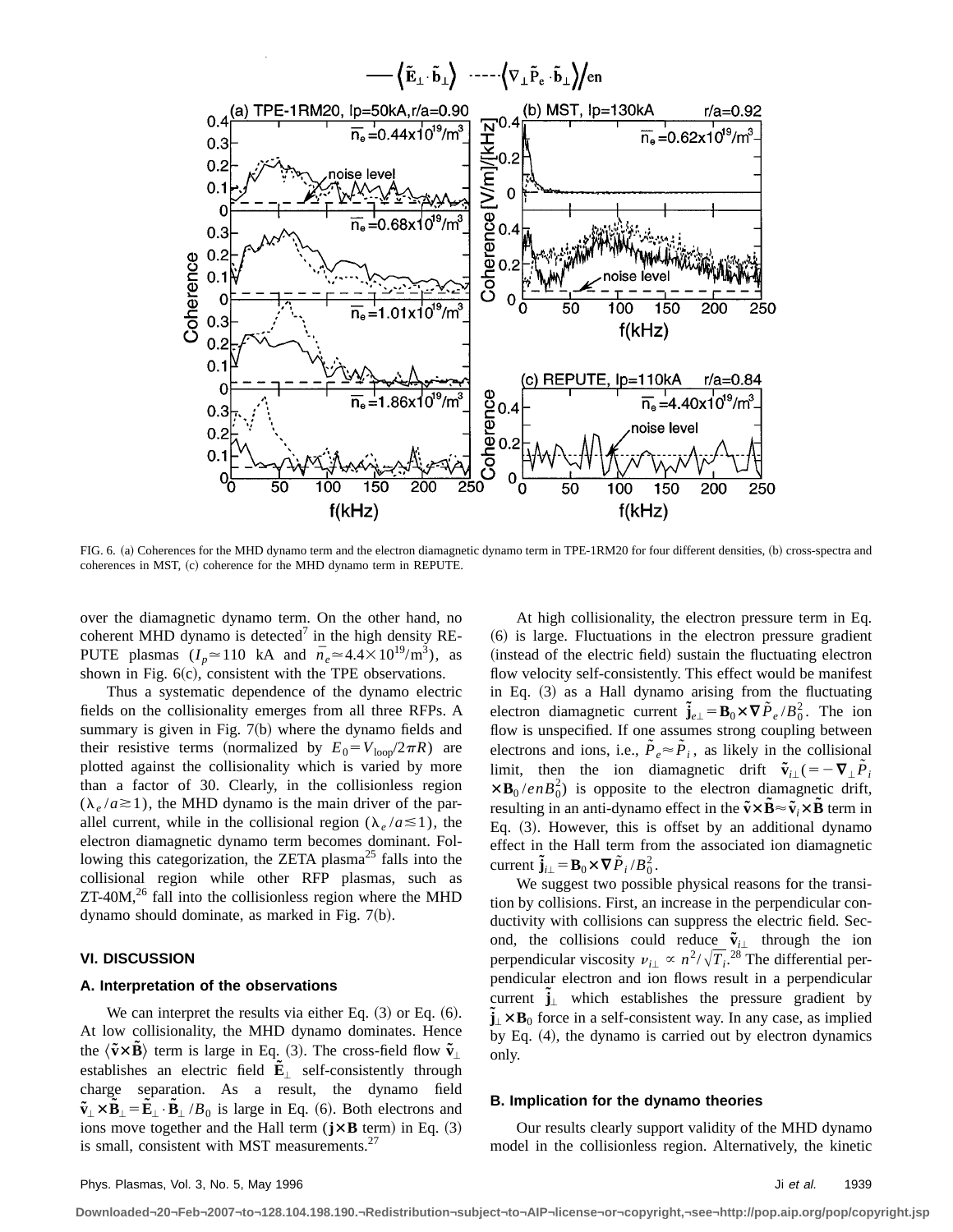

FIG. 7. (a) Comparison of the dynamo terms to the resistive term  $\eta j$  as a function of the local density in TPE-1RM20. (b) Normalized dynamo terms and resistive term  $\eta j$  versus normalized electron mean free path in the edge of TPE, MST and REPUTE plasmas. Also shown is the collisionality ranges for the ZETA and ZT-40M edge.

dynamo theory  $(KDT)^{29}$  has been proposed to explain the RFP dynamo effect. The KDT is based on radial diffusion of the parallel current due to a prescribed stochastic magnetic field and it is expected to be activated in the collisionless region. However, the observation of collisionless MHD dynamo implies the ineffectiveness of the KDT mechanism. On the other hand, the observation is consistent with the Terry-Diamond theory<sup>30</sup> which incorporates self-consistent constraints and predicts negligible kinetic dynamo effect in the collisionless limit.

By rewriting the diamagnetic dynamo term as

$$
\langle \nabla_{\perp} \tilde{P}_e \cdot \tilde{\mathbf{b}}_{\perp} \rangle \approx \nabla \cdot \langle \tilde{P}_e \tilde{\mathbf{b}} \rangle, \tag{8}
$$

the quantity  $\langle \tilde{P}_e \tilde{b} \rangle$  can be regarded as electron momentum (current) flux transported by magnetic fluctuations. $31$  In this sense, the diamagnetic dynamo term can include the kinetic dynamo effect which involves parallel pressure only.<sup>31</sup> But the present measurement cannot distinguish whether or not the kinetic dynamo is present, which would require measurement of the parallel pressure fluctuations. The diamagnetic dynamo may be seen when the collision effects are included in the self-consistent kinetic theory.

# **C. Relation with magnetic helicity**

The magnetic helicity<sup>32</sup> is a quantity measuring the ''knottedness'' of magnetic field and is defined as  $K = \int \mathbf{A} \cdot \mathbf{B} dV$  where *A* is the vector potential. The helicity balance equation is given by

$$
\frac{dK}{dt} = -2 \int \mathbf{E} \cdot \mathbf{B} dV - 2 \int \phi \mathbf{B} d\mathbf{S} - \int \mathbf{A} \times \dot{\mathbf{A}} d\mathbf{S},
$$
(9)  

$$
= -2 \int \eta \mathbf{j} \cdot \mathbf{B} dV - 2 \int \frac{\nabla P_e \cdot \mathbf{B}}{en} dV - 2 \int \phi \mathbf{B} d\mathbf{S}
$$

$$
- \int \mathbf{A} \times \dot{\mathbf{A}} d\mathbf{S},
$$
(10)

where  $\phi$  is the electrostatic potential and the generalized Ohm's law Eq.  $(2)$  is used. The first term in the RHS of the above equation is the helicity dissipation rate and the last term represents helicity injection rate.

The dynamo effect generates parallel current which is closely related to the magnetic helicity. The volume integral of the MHD dynamo can be rewritten as

$$
\int \langle \tilde{\mathbf{E}}_{\perp} \cdot \tilde{\mathbf{b}}_{\perp} \rangle dV \approx \int \mathbf{\nabla} \cdot \langle \tilde{\phi} \tilde{\mathbf{b}} \rangle = \int \langle \tilde{\phi} \tilde{\mathbf{b}} \rangle d\mathbf{S}, \tag{11}
$$

which corresponds to the third term in Eq.  $(10)$ . Corresponding to the diamagnetic dynamo, the second term can be rewritten as

$$
\int \frac{\langle \mathbf{\nabla}_{\perp} \tilde{P}_e \cdot \tilde{\mathbf{b}}_{\perp} \rangle}{en} dV \approx \frac{1}{en} \int \langle \tilde{P}_e \tilde{\mathbf{b}} \rangle d\mathbf{S}
$$
 (12)

by using Eq. (8). Therefore,  $\langle \tilde{\phi} \tilde{\mathbf{b}} \rangle$  is the helicity flux due to MHD dynamo effect while  $\langle \tilde{P}_e \tilde{b} \rangle$  is the helicity flux due to electron diamagnetic dynamo effect. The appearance as surface terms in the helicity balance equation means that both dynamo mechanisms transport the helicity across space and conserve the total helicity when they vanish at the surface.

In the typical astrophysical dynamo setting, the helicity monotonically grows in time. But in the laboratory plasmas, such as in the RFPs, the helicity is conjectured by  $Taylor^{33}$  to be conserved during the plasma relaxation in which the magnetic energy decays toward a minimum-energy state. The sawtooth crash phase in MST corresponds to this process which is associated with a large, discrete dynamo electric field as described in Sec. IV. The direct measurements<sup>34</sup> of the helicity flux indicate that the prominent dynamo activity during the sawtooth crash transports magnetic helicity from center to edge, but the total helicity is roughly conserved, verifying Taylor's conjecture.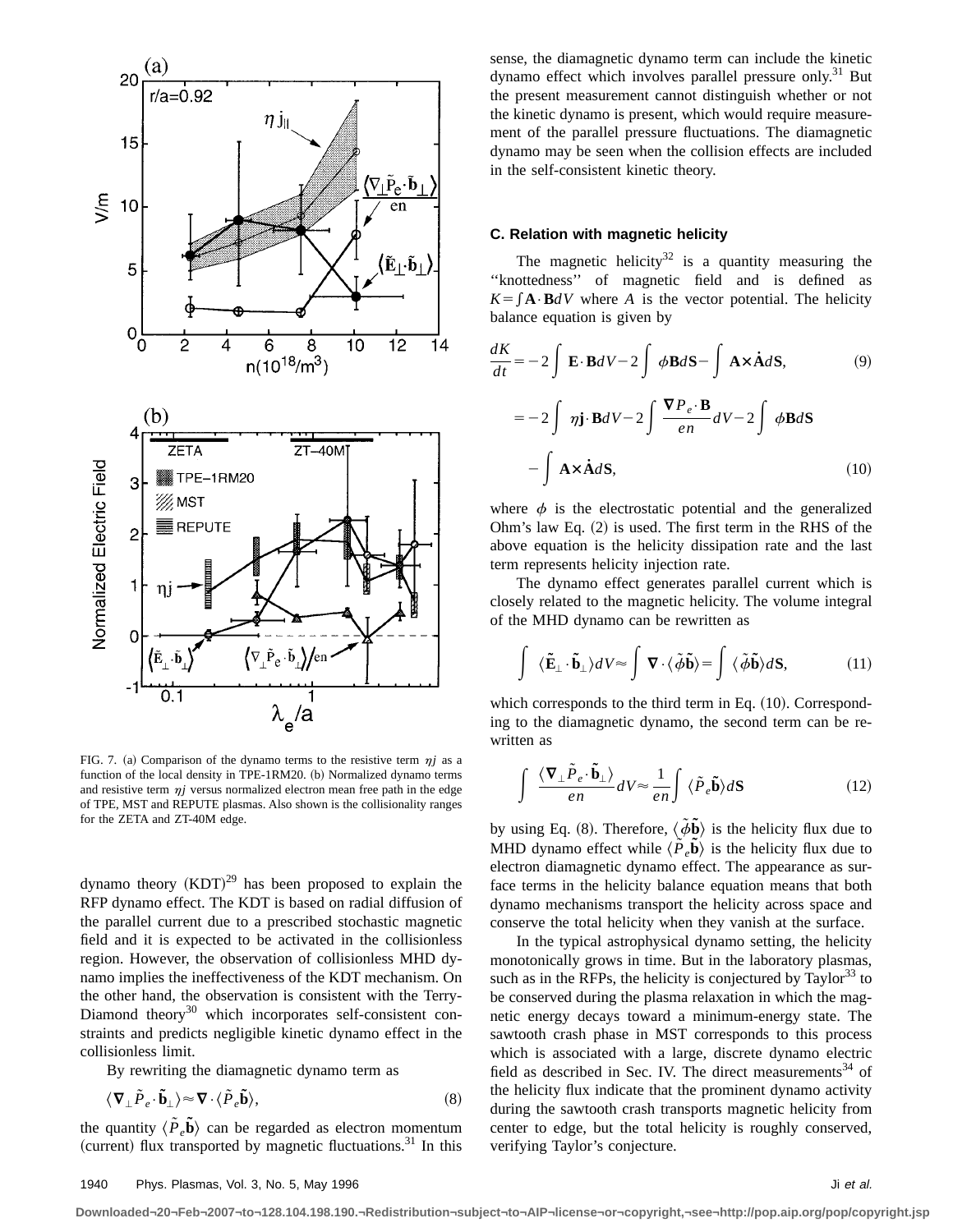#### **VII. CONCLUSIONS**

Three major findings of the experiments in three laboratory plasmas are (1) the  $\alpha$  effect accounts for the dynamo current generation, even in the time dependence of the parallel current through a sawtooth cycle;  $(2)$  at low collisionality the dynamo is explained primarily by the widely studied pressureless MHD model, i.e., the fluctuating velocity is dominated by the  $E \times B$  drift; (3) at high collisionality, a new diamagnetic dynamo is observed, in which the fluctuating velocity is dominated by the electron diamagnetic drift. Both dynamo mechanisms transport magnetic helicity across space through a fluctuation-induced helicity flux but conserve the *total* helicity. The detailed transition mechanism toward the diamagnetic dynamo as well as its applicability to the astrophysical dynamos awaits future exploration.

#### **ACKNOWLEDGMENTS**

The authors are grateful to Professor P. Terry for valuable discussions.

This work was supported by the U.S. Department of Energy, Japanese Science and Technology Agency, and Japanese Ministry of Education.

# **APPENDIX: TIME-DEPENDENT CORRELATION ANALYSIS**

The dynamo electric field arises from the correlation between two fluctuating quantities. Conventional spectral analysis provides an effective way to calculate cross correlation when fluctuations are stationary in time (or homogeneous in space). The cross correlation between two fluctuating quantities  $\overline{A}$  and  $\overline{B}$  is given by

$$
\langle \tilde{A}\tilde{B} \rangle = \int P_{AB}(f) df
$$
  
= 
$$
\int |\tilde{A}(f)| |\tilde{B}(f)| \gamma_{AB}(f) \cos \theta_{AB}(f) df,
$$
  
(A1)

where  $P_{AB}$  is the cross-power spectrum,  $|A|$  and  $|B|$  are the fluctuation amplitudes, and  $\gamma_{AB}$  and  $\theta_{AB}$  are coherence and relative phase between  $\tilde{A}$  and  $\tilde{B}$ , respectively. Since the plasma rotates in the laboratory frame, this method is equivalent to flux surface averaging even though the measurement position is fixed. Note here that the calculated quantities  $P_{AB}$ ,  $|\tilde{A}|$ ,  $|\tilde{B}|$ ,  $\gamma_{AB}$  and  $\theta_{AB}$  are functions of frequency and independent of time.

However, the above spectral method does not apply to the time-dependent phenomena, such as sawtooth oscillations in MST discharges. To obtain ensemble-averaged quantities (such as cross correlations) with time-resolved information during a sawtooth crash, an ensemble is constructed from time samples time-referenced to a crash. Suppose two measured quantities  $A(t)$  and  $B(t)$  are written as

$$
A(t) = \tilde{A}(t) + \bar{A}, \quad B(t) = \tilde{B}(t) + \bar{B}, \tag{A2}
$$

where the bar indicates the time average. The fluctuation parts can be written as

$$
\tilde{A}(t) = \tilde{A}^{R}(t) + \langle \tilde{A} \rangle(t), \quad \tilde{B}(t) = \tilde{B}^{R}(t) + \langle \tilde{B} \rangle(t), \quad \text{(A3)}
$$

where the quantities with superscript *R* denote random parts and  $\langle \ldots \rangle$  the ensemble average, satisfying  $\langle \tilde{A}^R \rangle \equiv \langle \tilde{B}^R \rangle \equiv 0$ . For the rest of this section, the notation (*t*) will be omitted since all quantities mentioned will be time-dependent. The ensemble average can consist of two components: symmetric component [i.e.,  $m=0$ ,  $n=0$  component where  $m(n)$  is poloidal (toroidal) mode number] and asymmetric component (i.e.,  $m \neq 0$  or  $n \neq 0$  component). Therefore, if the ensemble average is equivalent to flux surface average (which is symmetric), then the symmetric components are zero.

The cross correlation between  $\tilde{A}$  and  $\tilde{B}$  is given by

$$
\tilde{A}\tilde{B} = \tilde{A}^R \tilde{B}^R + \tilde{A}^R \langle \tilde{B} \rangle + \langle \tilde{A} \rangle \tilde{B}^R + \langle \tilde{A} \rangle \langle \tilde{B} \rangle.
$$
 (A4)

Therefore, *the time-dependent* flux surface average of  $\tilde{A}^R \tilde{B}^R$  becomes

$$
\langle \tilde{A}^R \tilde{B}^R \rangle = \langle \tilde{A} \tilde{B} \rangle - \langle \tilde{A} \rangle \langle \tilde{B} \rangle, \tag{A5}
$$

where the last term is *the correction* due to symmetric (equilibrium) changes in  $\tilde{A}$  and  $\tilde{B}$  *and* incomplete flux surface average from the localization of the measurements. The time-dependent fluctuation amplitude can be obtained by taking  $A \equiv B$  in Eq. (A5):

$$
|\tilde{A}^R|^2 \equiv \langle (\tilde{A}^R)^2 \rangle - \langle \tilde{A} \rangle^2. \tag{A6}
$$

As an analogy to the spectral analysis, we can define the time-dependent coherence  $\gamma(t)$  and phase difference  $\theta(t)$ :

$$
\langle \tilde{A}^R \tilde{B}^R \rangle / |\tilde{A}^R| |\tilde{B}^R| \equiv \gamma(t) \cos \theta(t) \equiv a(t). \tag{A7}
$$

We can interpret them as ''power-weighted'' or ''effective'' coherence and phase difference between two fluctuations.

In order to separate  $\gamma$  and  $\theta$  in Eq. (A7), the phaseshifted fluctuations are employed:

$$
\tilde{B}^{R,\delta\theta}(t) = \text{FFT}^{-1}(\text{FFT}(\tilde{B}^R(t)) \cdot \text{exp } i \,\delta\theta),\tag{A8}
$$

where  $FFT^{-1}$  is the inverse transformation of the Fast Fourier Transformation (FFT) and  $\delta\theta$  is the shifted phase for *every* frequency component. Note that if dispersion relation is linear, then the phase shift in time is equivalent to phase shift in space. By using the phase-shifted *B* with  $\delta\theta = \pi/2$  in

$$
\langle \tilde{A}^R \tilde{B}^{R, \pi/2} \rangle / |\tilde{A}^R| |\tilde{B}^{R, \pi/2}| \equiv \gamma \cos(\theta + \pi/2) \equiv b(t), \quad \text{(A9)}
$$

and Eq.  $(A7)$  we have

$$
\gamma = \sqrt{a^2 + b^2}, \quad \theta = \tan^{-1}(-a/b).
$$
 (A10)

<sup>1</sup>H. K. Moffatt, *Magnetic Field Generation in Electrically Conducting Flu*ids (Cambridge University Press, Cambridge, 1978).

 $^{4}$ E. J. Caramana and D. A. Baker, Nucl. Fusion  $24$ , 423 (1984).

 ${}^5$ A. Janos, Phys. Fluids **29**, 3342 (1986).

<sup>2</sup>For example, A. Brandenburg, in *Lectures on Solar and Planetary Dyna*mos, edited M. R. E. Proctor and A. D. Gilbert (Cambridge University Press, Cambridge, 1994), p. 117.

 $3$ For example, an early simulation result is E. J. Caramana, R. A. Nebel, and D. D. Schnack, Phys. Fluids **26**, 1305 (1983); and a recent one is A. Nagata, H. Sakamoto, K. I. Sato, A. Ashida, and T. Amano, Phys. Plasmas **2**, 1182 (1995).

<sup>&</sup>lt;sup>6</sup>A. Gailitis, O. Lielausis, B. G. Karasev, I. R. Kirillov, and A. P. Ogorodnikov, in *Liquid Metal Magnetohydrodynamics*, edited by J. Lielpeteris and R. Moreau (Kluwer, Dordrecht, 1989), p. 413.